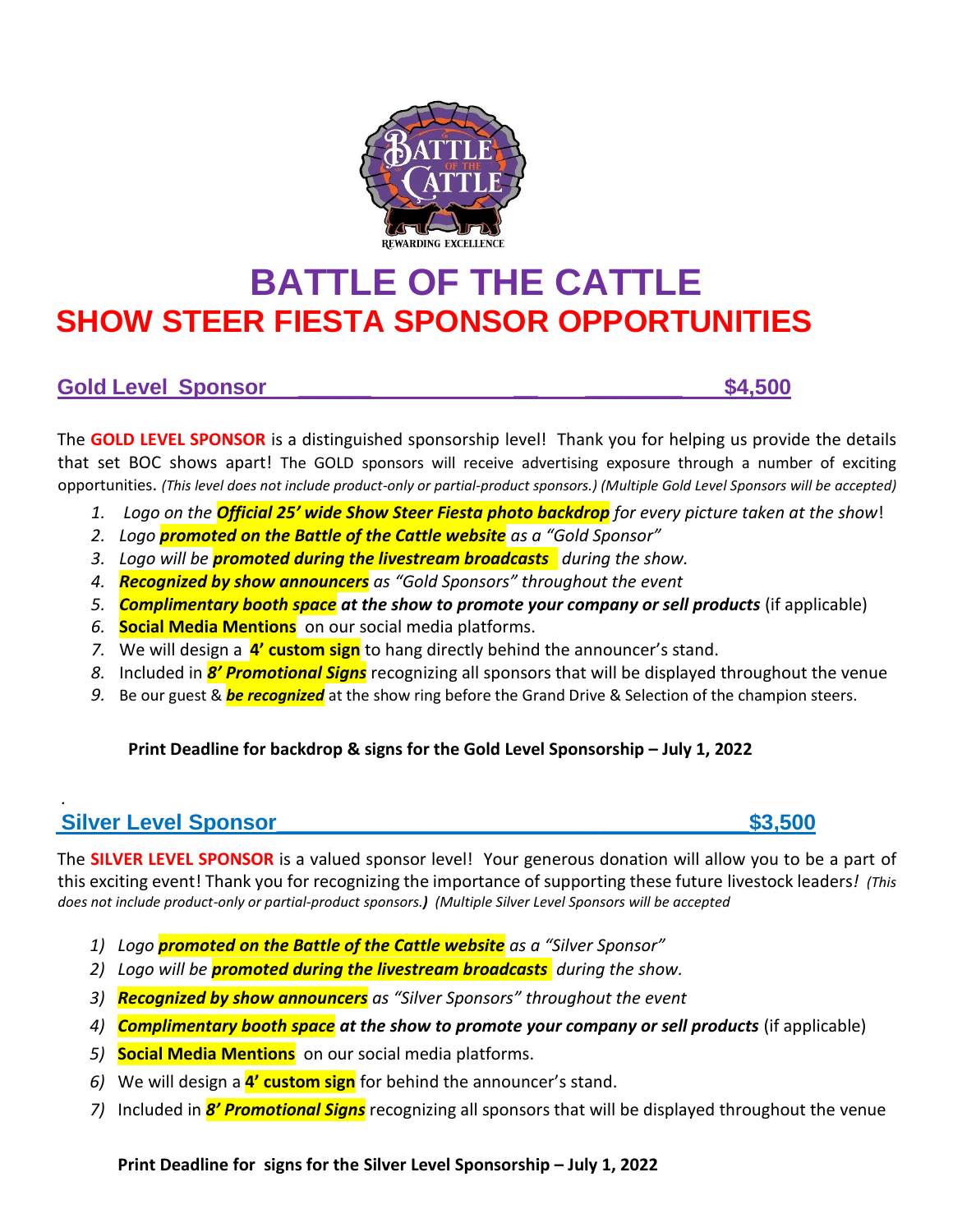## NEW **Showmanship T-Shirt Sponsor \_\_\_\_\_\_\_\_\_\_\_\_\_\_\_\_\_\_\_\_\_\_\_\_\_\_\_\_\_\_\_\$1,200**

Help us give *every* youth exhibitor a free t-shirt! Your business/family/ranch logo etc. will be promoted on the back of each shirt. Each exhibitor will be asked to wear the t-shirt during the showmanship contest. This is a great way to advertise to a broad audience and a fun way to send a show souvenir home with each exhibitor. (Multiple t-shirt sponsors will be accepted to help cover the costs.) Thank you for helping us with this exciting new sponsor level!

**Print Deadline for the t-shirts – July 1, 2022**

### **Showmanship Contest Sponsor \_\_\_\_\_\_\_\_\_ \$1,000**

The **Showmanship Contest Sponsor** will help us provide a top-notch showmanship show. Our showmanship contests are huge – over 500 exhibitors. Your sponsorship helps provide the following: two sets of showmanship judges, a ribbon for every participant, rosettes for the top 5 in each heat, banners & custom awards for the Top 5 in each age division. We will have a 4' custom sign designed for you that will be displayed in the show ring. You will also be recognized on the live stream broadcast during the Showmanship Contest. We feel showmanship is such an important part of showing – it's truly where you see the heart, drive & competitive spirit of our kids. (multiple sponsors accepted)

*Promotions: -Custom Sign -promoted on livestream during the showmanship show*

### **Grand Drive Sponsor Grand Drive Sponsor**

The Grand Drive at the Battle of the Cattle show series is always an event worth watching! **Grand Drive Sponsors**  will be recognized by a custom show ring banner, on the livestream of the show and on our social media outlets. What a great way to show your support during the highlight of the show!

*Promotions: -Custom Sign in Show Ring -promoted on livestream during the Grand Drive*

### **Educational Sessions Sponsor \_\_\_\_\_\_\_\_\_\_\_\_\_\_\_\_\_ \$750**

The Educational Sessions Sponsor will receive recognition throughout the various educational seminars held at the show. The clinics, which are free to all exhibitors & their families, will provide hands-on training on a variety of topics (daily care, nutrition, show day preparation, common health issues). We feel this is an important aspect of our show series. We believe the more an exhibitor learns, the more enjoyable their livestock project will be and the better ambassador they'll be for this industry. (multiple sponsors accepted)

*Promotions: -Announcements during the Educational Sessions -Custom Sign on Display*

## **All Star Club Calf Seller Sponsor\_\_\_\_\_\_\_\_\_\_\_\_\_\_\_\_\_\_\_\_\_\_\_\_\_\_\_\_\_\_\_\_\_\_\_\_\_\$500**

The All Star Seller Contest has quickly become a BOC show favorite. It recognizes the show steer sellers who have the most cattle in the top 3 of every class throughout the show. It's an exciting way to recognize those individuals who offer their help, advice and expertise throughout the year. This sponsor will help us award the Top 10 Sellers with prizes and the Top 5 place sellers with banners and a commemorative barn sign. (multiple sponsors) *Promotions: - Announcements during the All Star Award ceremony (Grand Drive); Social Media Mention with the winner's post*

# **Welcome Ceremony Pep Rally Sponsor\_\_\_\_\_\_\_\_\_\_\_\_\_\_\_\_\_\_\_\_\_\_\_\$350**

Our Opening Ceremonies include a Texas-sized pep rally, complete with fun BOC gear and giveaways for every exhibitor. This sponsor helps us put the wow factor in the welcome pep rally by helping us supply all the custom BOC giveaways each exhibitor receives during this event. This sponsor level will be recognized during the event. (Multiple sponsors accepted)

*Promotions: - Recognition at opening ceremony - mention on social media*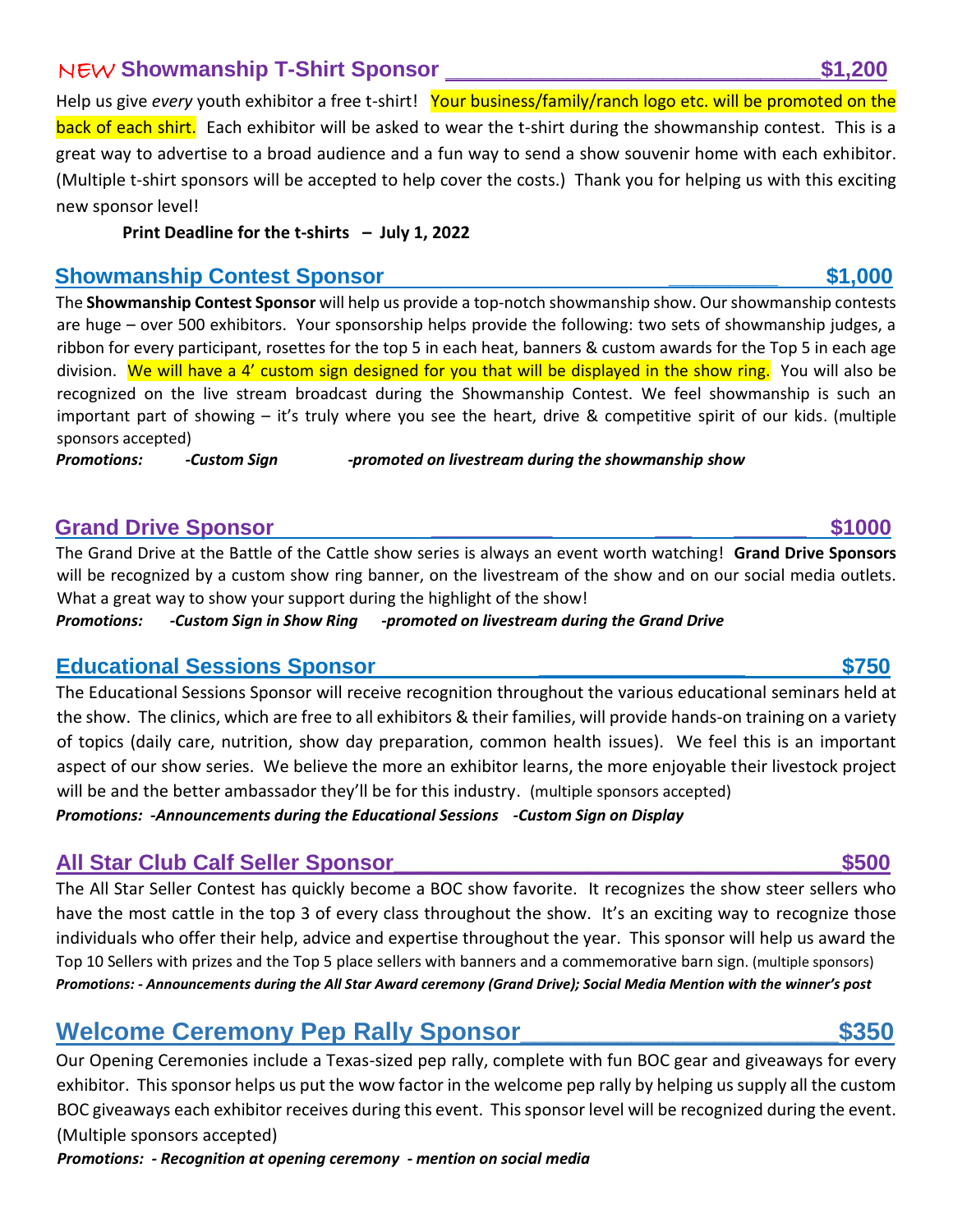### **Breed Sponsor \_\_\_\_\_ \_\_\_\_ \$300**

As a **Breed Sponsor**, you will select the breed you would like to sponsor. Your name/family or business will be announced throughout the breed drive. In each of our 19 breeds, we will award a Gold Breed Champion, Reserve Silver Breed Champion and a 3rd Place Bronze Breed Champion. Your **Breed Champion Sponsorship** will help us award:

*Gold Champion – Handcrafted Buckle, Champion Banner, and a custom Show Steer Fiesta award. Silver Champion – Champion Banner and a custom Show Steer Fiesta award. Bronze Champion - Champion Banner and a custom Show Steer Fiesta award.* 

Thank you for helping us reward the champion steers & champion kids! (multiple sponsors accepted) *Promotions: - Recognition during the breed* 

## New **Games Sponsor\_\_\_\_\_\_\_\_\_\_\_\_\_\_\_\_\_\_\_\_\_\_\_\_\_\_\_\_\_\_\_\_\_\_\_\_\_\_\_\_\_\_\_\_\_\_\_\$250**

Whether we are playing tug-of-war, having a hula hoop contest or doing team-building games, your sponsorship will help us reward all the participants. Our kid-focused shows always allow a little time for fun games. This sponsor level will receive recognition during the games. (Multiple sponsors accepted) *Promotions: - Announcements during games - mention on social media* 

### **The C. Jason Spence Memorial Church Sponsor**  $\sim$  **\$200**

We kick off Sunday mornings with a fabulous Cowboy Church service, complete with a preacher, music & donuts. It sure helps start our show day off by giving thanks to the One who gives us these opportunities. This was always a favorite time of our friend, Jason Spence and we will continue to play the gospel music (loudly, just like he would want) and give thanks. (Multiple sponsors accepted)

*Promotions: - Recognition & Included in a custom sign at the service* 

## **Product Give Away Sponsor\_\_\_\_\_\_\_\_\_\_\_\_\_\_\_\_\_\_\_\_\_\_\_\_\_\_\_\_\_\_\_\_\_\_\_\_\_\_\_\_\_TBD**

If you'd like to promote your products at our show through giveaways, etc. Please contact email us [battleofthecattle@yahoo.com](mailto:battleofthecattle@yahoo.com) and we will be happy to help accommodate your needs.